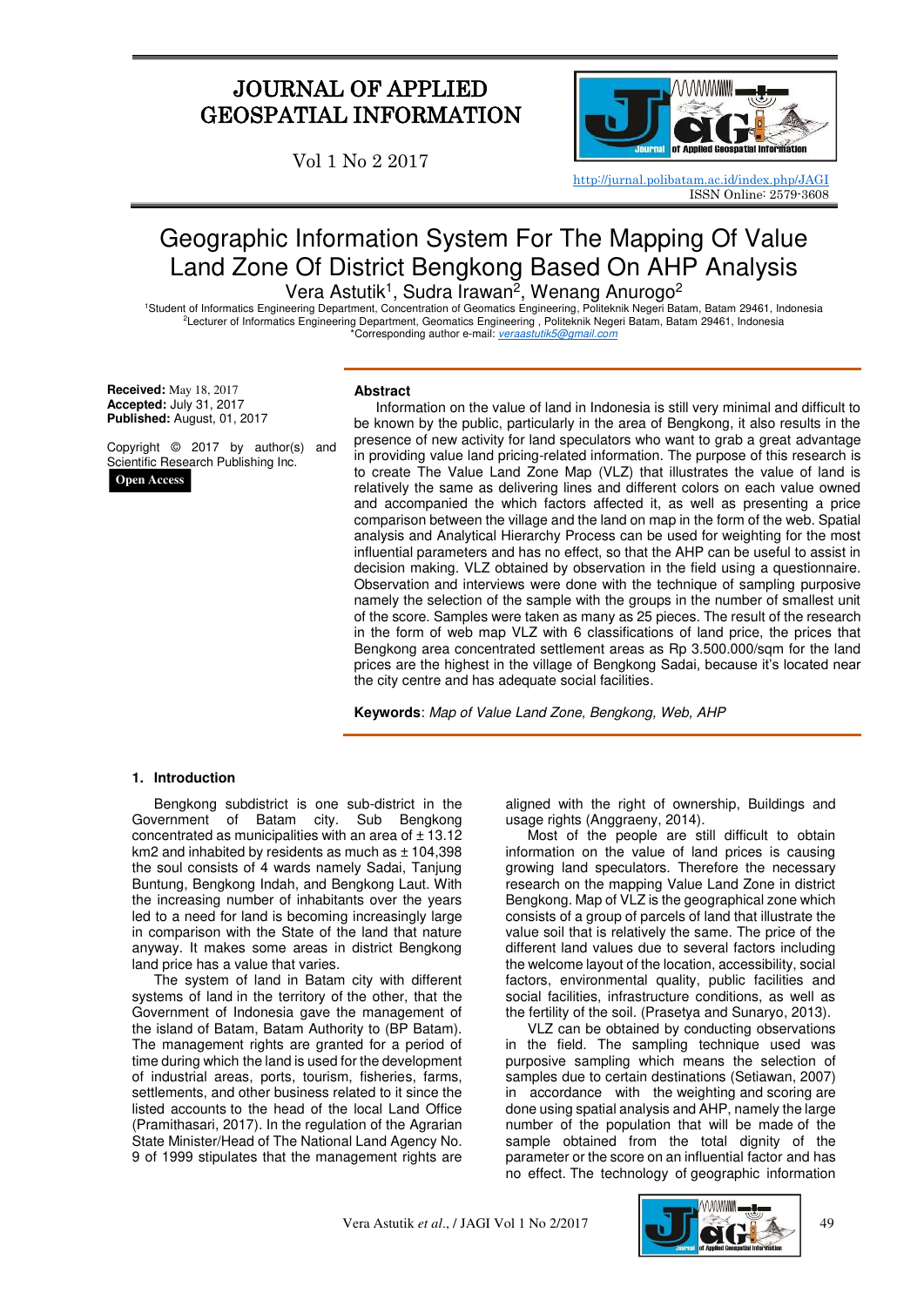systems (GIS) are growing rapidly so that it can be utilized as one of the basic ingredients of a webshaped decision-making.

**1.1. Research Objective** 

The purpose of research:

- a. Generate a map value land zone in district Bengkong.
- b. Knowing the factors that affect the value of land in district Bengkong.
- c. Compare prices of land between subdistricts Bengkong.
- d. Generate Web Value Land Zone (VLZ) sub-Bengkong.

# **1.2. Benefit of Research**

The benefits of research:

a. Help communities especially in district Bengkong in term of the giving of the information about the value of line prices.

- b. To improve the assessment of VLZ which includes districts that exist in Batam city.
- c. The result of this research can be used as a medium of information for BPN Batam city in updating the data value of the land.
- d. The value land generated can be a reference to the community in decision making, so that the possibility of land speculators can be minimized.

# **2. Research Methods**

#### **2.1 Location of the Research**

The location of this research lies in the district which lies between Bengkong  $-0^025'29''$  N  $-1^015'00''$ N dan 103<sup>0</sup>34'35" E – 104<sup>0</sup>26'04" E. Bengkong subdistrict consists of 4 wards namely Bengkong Laut, Bengkong Indah, Sadai, and Tanjung Buntung. Time study starting form August 8 2016, and the data processing takes place for 5 months. Location map of the research can be seen in Figure 1.



**Figure 1**. Map of Bengkong District

#### **2.2 Factors that Affects the Price of Land**

According to Fahirah (2012), factors that affect the value of land is the availability of transportation network, clean water, electricity networks, road conditions, and the land area. While according to Rusdi (2013), factors that affect the price of land starting from distance against the rim, elevation, distance towards the center of activities, zoning, the travel time to the city center, topography, land area, and type of land use.

#### **2.3 Analysis of AHP and Scoring**

Google earth image data retrieved using software ElshayalSmart then in the export and digitize done directly with Administrative boundaries map (Farizki and Anurogo, 2017). The results of weighting and scoring against the parameters which can be seen visually with google earth imagery such as facilities, infrastructure, and so on, because the google earth imagery has the ability visually building represents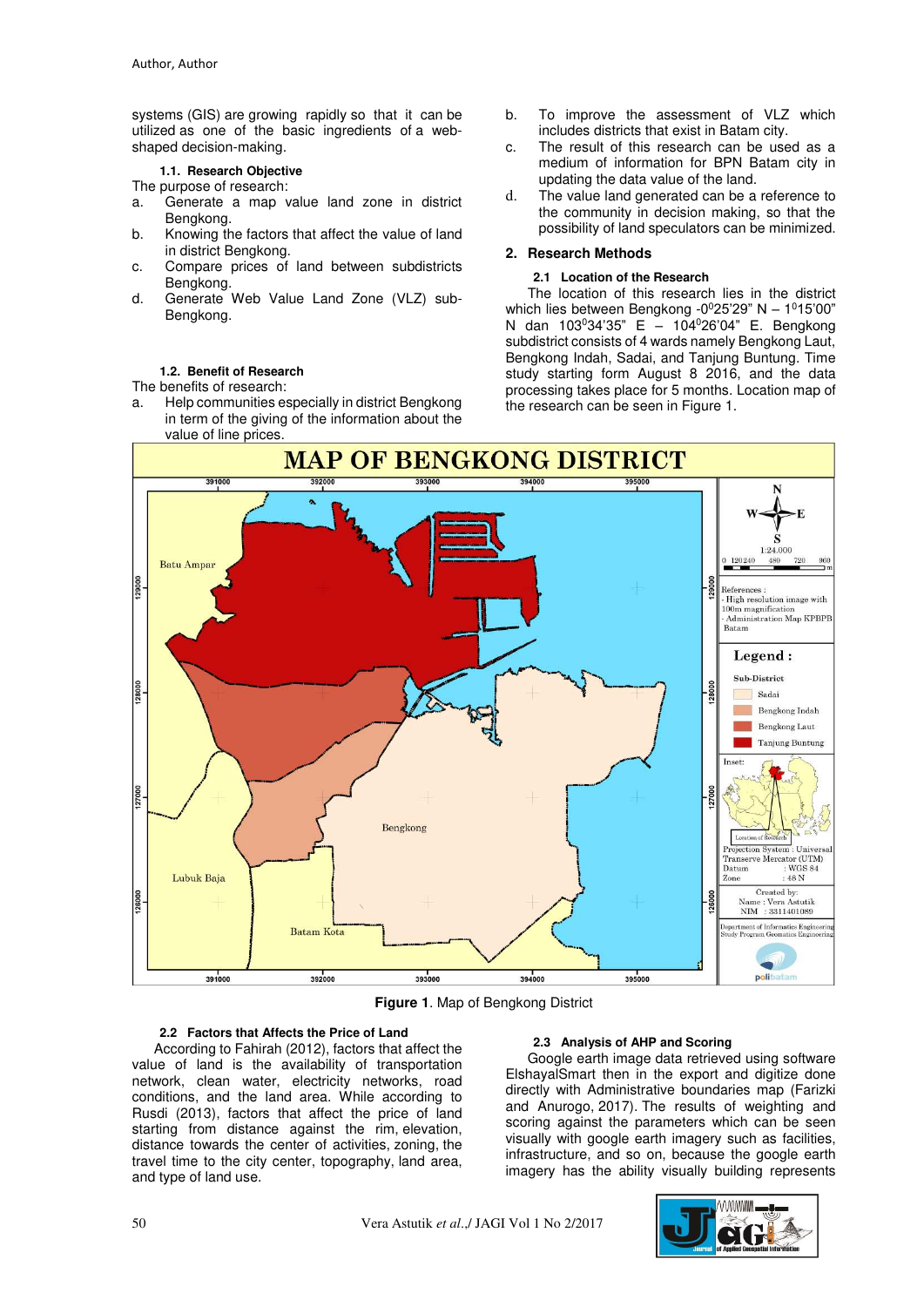(Lubis et al., 2017). Visualization can also be used by using the UAV Photogrammetry results in the form of high- resolution image (Anurogo et al., 2017). Example of spatial analysis using AHP analysis is easier with a map because it can examine the deeper study, especially in transport planning (Taki and Lubis,  $2017$ ).

Khairina (2016) stated that by using AHP Analysis based on perceptual experience by this analysis is represented as a hierarchy where there are several levels, the first is the goal, a second-level criteria or factors, and third level alternatives. With the hierarchy that is created can solve complex problems into groups that are more structured and systematic way, so that it can help in decision-making.

Hidayati (2013) stated that in the scoring of some parameters which influence the value soil, namely the land use, land accessibility, and comprehensiveness of public facilities. The granting of the weighting on each parameter vary based on the level of influence these parameters (Aprilliyanti and Lubis, 2017). Sub Bengkong concentrated settlement for the area can be classified and given a score as in Table 1.

| Table 1. Classification and Scoring of Landuse |  |
|------------------------------------------------|--|
|------------------------------------------------|--|

| N٥ | Landuse                           | Class | Score |
|----|-----------------------------------|-------|-------|
|    | Comemercial and<br>Service Land   |       |       |
| 2  | Settlement and<br>Industrial Land |       |       |
| З  | <b>Empty Field</b>                | Ш     |       |
|    | Paddy Field and<br>Moor Land      | I٧    |       |

Things that affect the price of the land can be seen from land accessibility such positive distances towards the road arteries, collector streets, distance against educational institutions, as well as the distance towards the Government offices. Land classification and positive score can be seen in Table 2.

**Table 2**. Classification and Scoring Positive Land **Accessibility** 

| No | Positive Land<br>Accessibility | Criteria<br>(m) | Class | Score |
|----|--------------------------------|-----------------|-------|-------|
|    |                                | $50$            |       | 4     |
|    | Distance to the                | 50-150          | Ш     | З     |
| 1  | Arterial Road                  | 150-<br>500     | Ш     | 2     |
|    |                                | >500            | IV    |       |
| 2  |                                | <50             |       |       |

|    | Positive Land                              | Criteria       |       |       |
|----|--------------------------------------------|----------------|-------|-------|
| No | Accessibility                              | (m)            | Class | Score |
|    |                                            | 50-150         | Ш     | 3     |
|    | Distance to the<br>Local Road              | 150-<br>500    | Ш     | 2     |
|    |                                            | >500           | IV    | 1     |
|    |                                            | $<$ 200        | I     | 3     |
| 3  | Distance to<br>Educational<br>Institutions | $200 -$<br>500 | Ш     | 2     |
|    |                                            | >500           | Ш     | 1     |
|    |                                            | $<$ 200        | ı     | 3     |
| 4  | Distance to<br>Government<br>Office        | 200-<br>500    | Ш     | 2     |
|    |                                            | >500           | Ш     | 1     |
|    |                                            |                |       |       |

The area that has the completeness of public facilities can have an effect on land prices. The completeness of public facilities can be calculated with the smallest union territory of the region is the village. As for the formula used is as follows:

$$
IKU = \frac{number\ of\ completeness\ of\ public\ facilities}{village\ area} \tag{1}
$$

#### **Information:**

IKU : Intensity of General Completeness

#### **2.4 Spatial Analysis**

Spatial analysis also called geoprocessing is processing, processing and analysis of data-based spatial. Spatial analysis is used, among others, are multiple ring buffers, overlays, and dissolve. Spatial analysis stars from the process of multiple ring buffers, where the buffer done per parameters/factors that affect the price of land values. Overlay process is undertaken against the results of multiple ring buffers per parameter. The result of the overlay can be used a reference in determining the number of samples to be taken in the field.

For the primary data obtained from the result of the observation from through land was taken on samples that have been taken into consideration and scrutiny, so as to achieve accurate results in research. The overall result will be made into ArcGIS plotting to manufacture map value land zone. VLZ data that has been retrieved is inserted into a table for the creation of a price comparison table. In web creation that includes a map value land zone, the value of the land price comparison table, and map classification parameters. All result obtained at will be presented into the web. Design research can be seen in Figure 2.

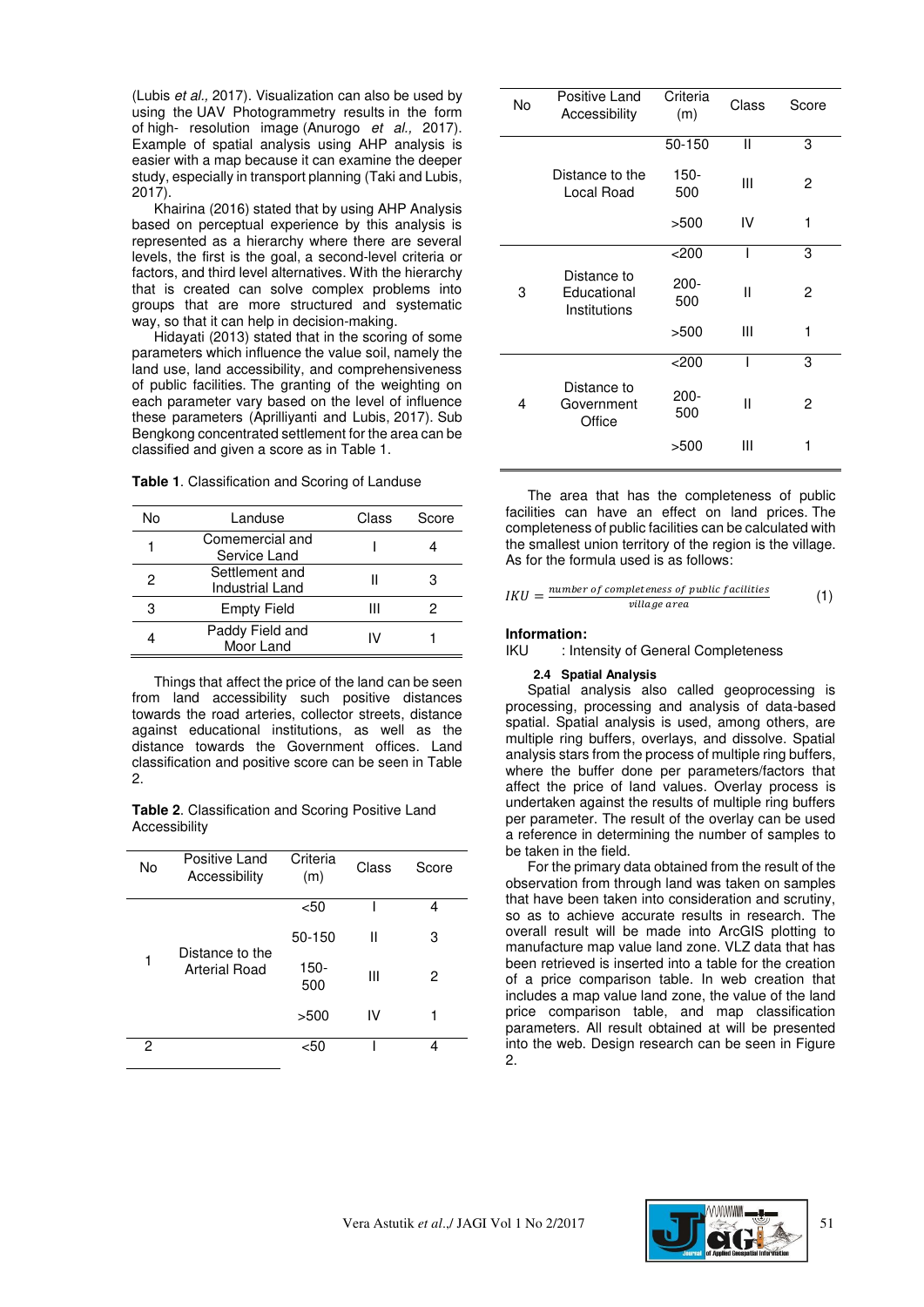

**Figure 2.** Reseach Design

#### **3. Result and Discussion**

#### **3.1 Analysis of AHP**

AHP analysis of weighting per parameter, weighting the end to determine the most influential parameter is contained in table 1.

|  |  | Table 3. Weighting Value |  |
|--|--|--------------------------|--|
|--|--|--------------------------|--|

| No | The Determining Factors of<br><b>Land Price</b> | Weighting<br>Value |
|----|-------------------------------------------------|--------------------|
|    | Land Use                                        | З                  |
| 2  | <b>Positive Land Accessibility</b>              |                    |
| 3  | The Completeness of<br>Public Facilitiesnilai   |                    |

Based on the parameters of the existing weighting is given to the most influential parameter with a value of high weights and parameters have no effect is given a low weighting value.

Land use given the highest weight value since land use is the most influential parameter against the price of the land, such as land that is concentrated for trade and services value of land prices will be higher because the economic value generated by the land. While the completeness of public facilities is given the value of the lowest weights due to the form of the parameters of other influential parameters. Land use, land accessibility, and comprehensiveness of public facilities is a parameter which can be seen visually using the google earth image and can be used as a parameter/main factors.

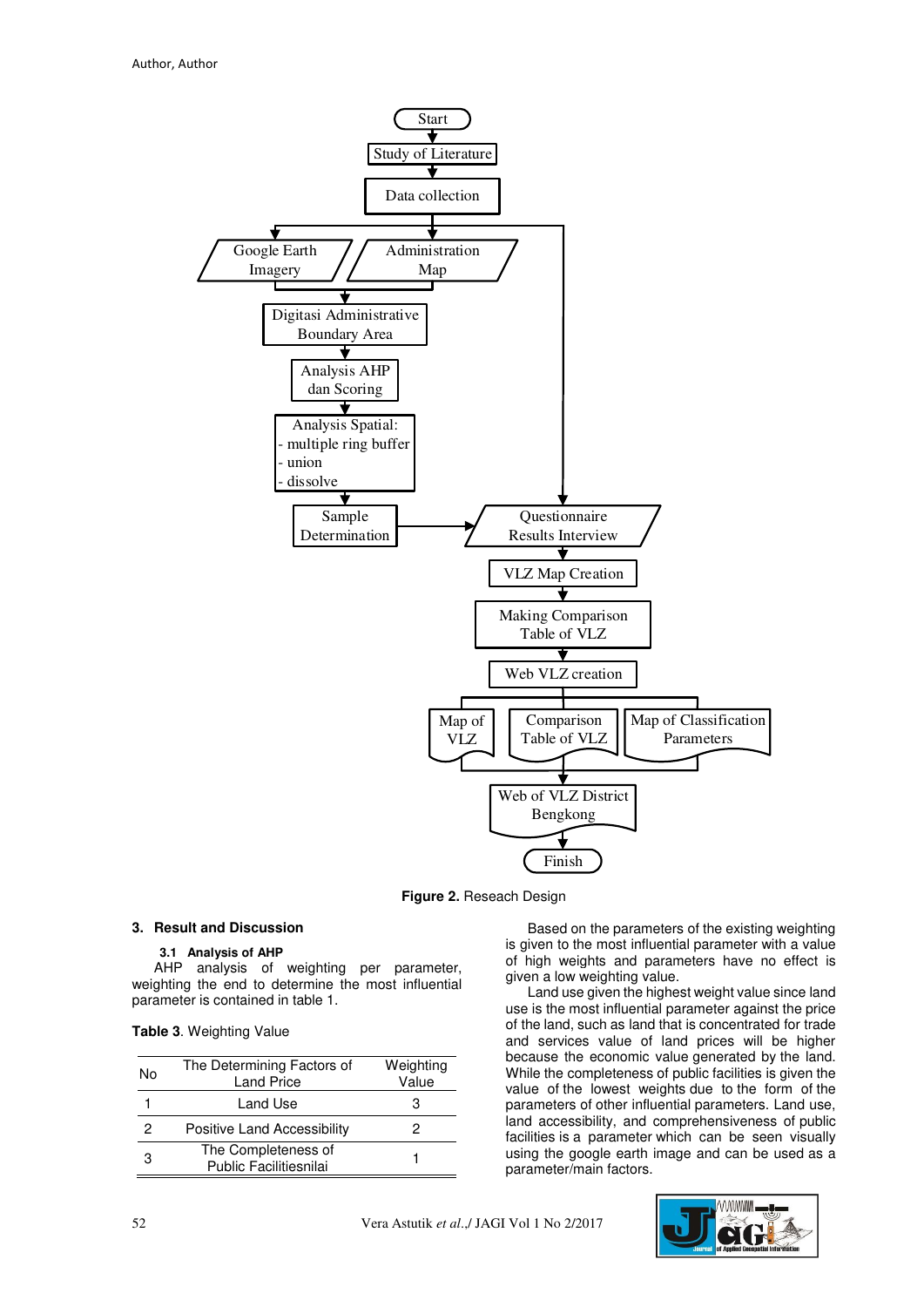Some other parameters which can not be seen visually, such as social factors, the quality of the environment, the condition of the infrastructure, and the fertility of the land, can be obtained by conducting

field observations, so that with the analysis of AHP there are 8 main criteria and some of the alternative criteria that are described in the form of hiraki in Figure 3.



**Figure 3**. Analysis of AHP Hierarchy Diagram Based on the Result of Observation

From Figure 3, it can be noted that the purpose of the research that is done to find out what parameters the most influence on land price in district 8 Bengkong of criteria i.e. Prime location, accessibility, social factors, environmental quality, land use, completeness of public facilities and social facilities, the condition of the infrastructure, and the fertility of the land. Of 8 these criteria have been made a field observation results are as follows:

- On the main location parameters that are most influential in a row is close to the city centre, highways, schools and markets.
- On the accessibility of the most influential parameters in a row is easy to reach the public facilities and social amenities and easy reach transportation.
- Social factors on parameters of the most influential in a row were overcrowding, interactions between citizens, consumers and competition.
- On the parameters of the most influential environmental quality in a row is safe from

criminals, the State land to erect the building stable, clean of litter, the area is safe from disaster, and there's a sewer.

- On land use parameters that are most influential in a row are a settlement in the land of land and industry, trade and services, land, and land vegetation or plants.
- On the parameters of public facilities and social amenities that are most influential in a row are schools, shopping centers or services, health services, places of worship, ATM/Bank, and garbage dumps.
- On the parameters of the condition of the infrastructure, the most influential in a row is a wide road network i.e. 1 direction and narrow road network that is 2-way.
- On land fertility parameters of the most influential in a row is the land can be cultivated crops and land cannot be cultivated plants.

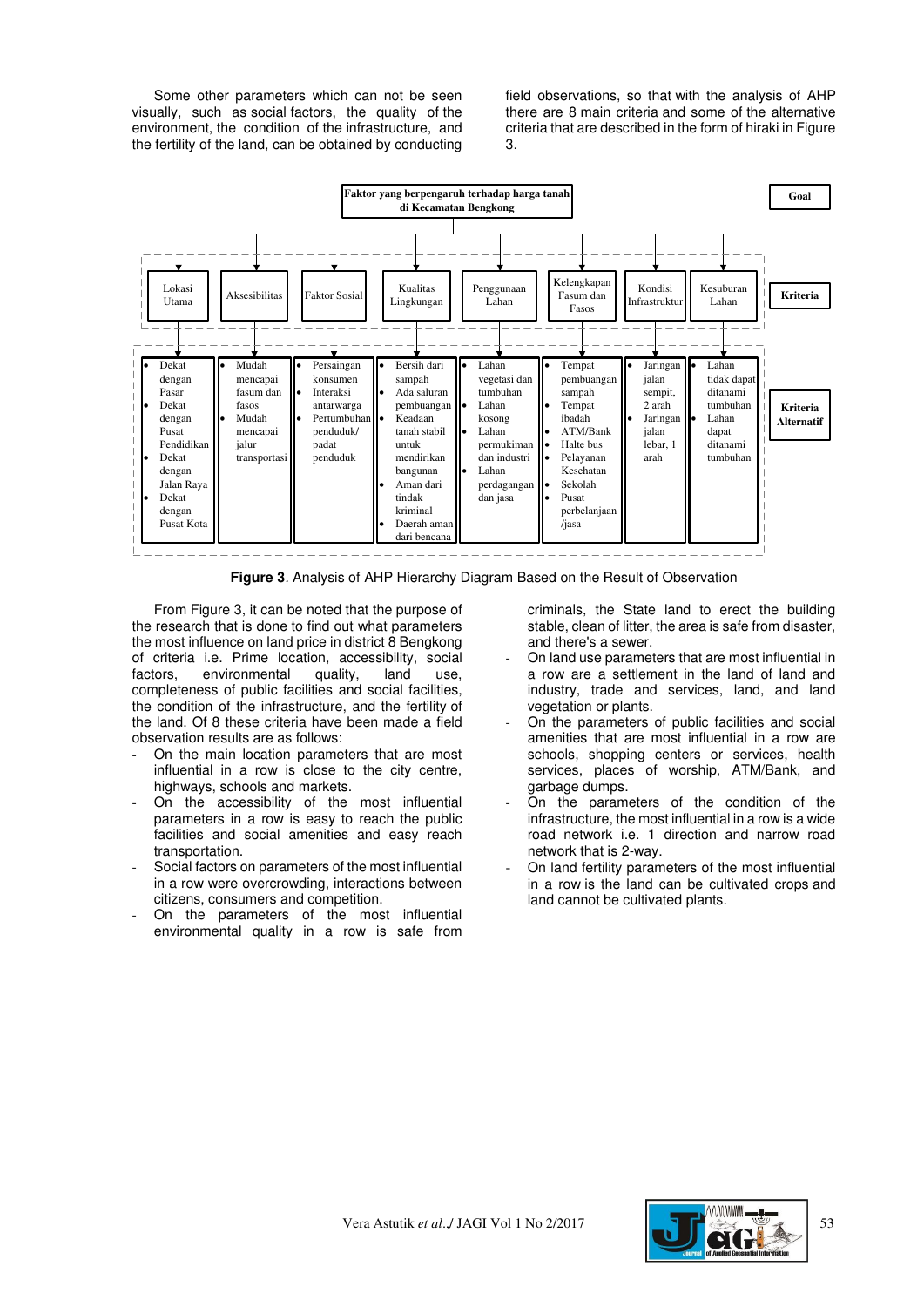

## **3.2 Spatial Analysis and Sample Determination**

**Figure 4.** Map of Field Observation Sample Determination

From the pictures, it can be known that there are 6 classification parameters. This map is useful to determine the number of samples to be taken, where the population is the total score of some parameters. The population was 27 with a confidence level of 95% obtained samples as many as 25 samples.

In this regard, the creation of map classification using spatial analysis and AHP analysis. The spatial analysis used is geoprocessing, where tools used include multiple ring buffers, marge, and dissolve the union. These tools are useful to give scores and the total price, as well as combining multiple parameters into a single entity which is then used for sampling.

As for the Division of the classification contained in the map as follows:

- For the highest score is the first highest classification given the color red parent who score totals ranged from 23-27 that are scattered in an area close to the arterial road, close to the city center, and the school which is the classification of land use in the form of settlements and industry.
- For the second-highest classification given by Orange, range score totals 19-22, scattered in an area close to the school and remained in close proximity with the arterial road which is the classification of land use in the form of settlements and industry.
- The third highest Classification given yellow color with a total score of the 15-18 range that still come within a close proximity to the school.
- For the classification of the four colored light green with a score total range in 10-14, scattered close to the lowliest arterial road, land use in the form of settlements and land empty.
- For the fifth classification given green a bit old with 6-9 total score range spread over land use in the form of empty land and the environment.
- The sixth Classification given the color green with the 1-5 total score range is only supported by the environment.

From the results of the field survey that has been done to prove that some of the parameters that have been determined do not fully reflect the actual land price. That is because of the different viewpoints of any society against the existing parameters. Not completely mean only the most influential parameter and has no effect that corresponds to the actual land<br>price, so most of the others are not price, so most of the others are not appropriate because of the existence of external factors that are known to the public in factors that are known to the public General regarding the status of land in Batam city.

Some parameters of spatial analysis conducted were the location of a location close to down town, schools, the main arterial road or street, the street environment, land use, and completeness of public

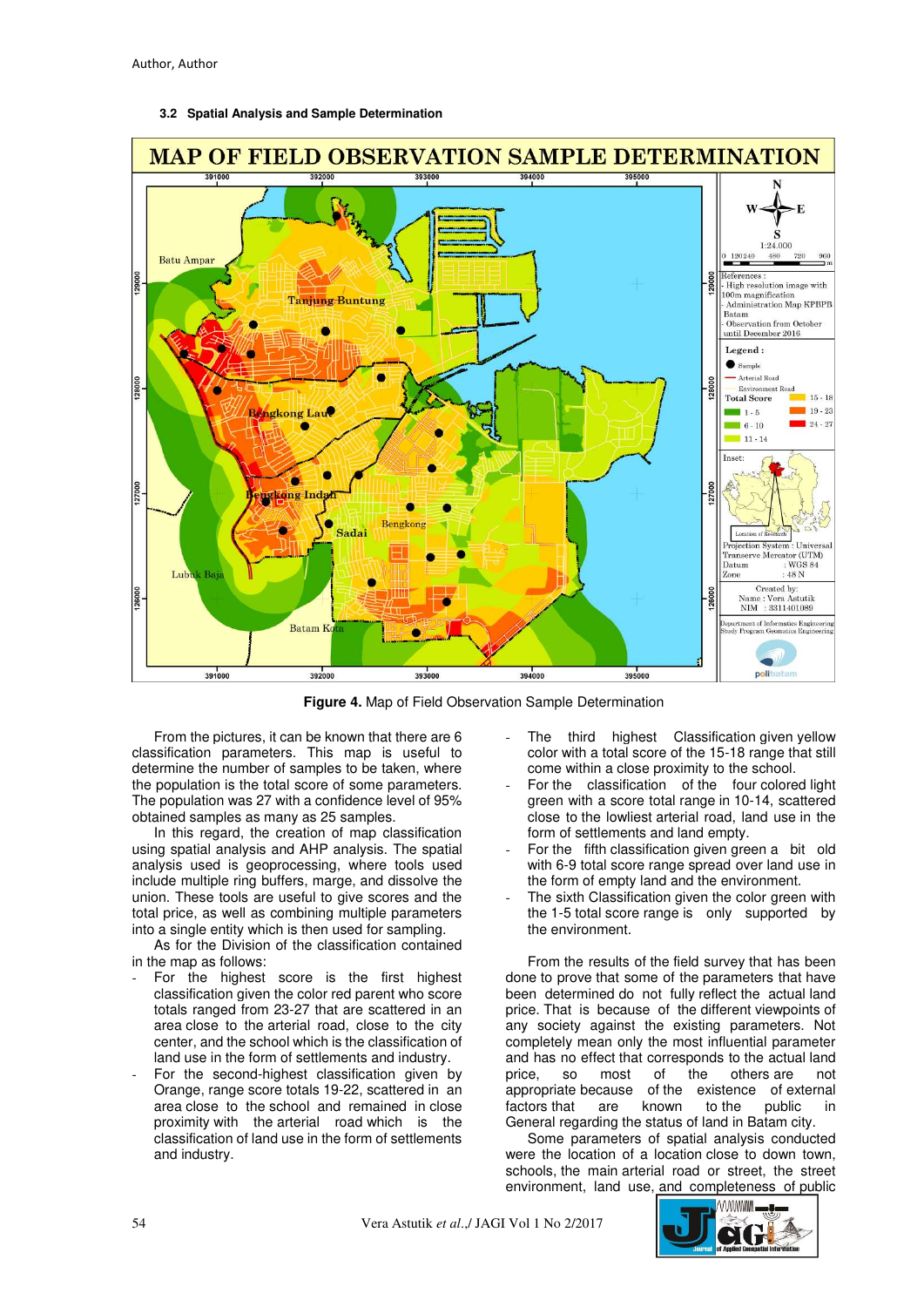facilities, do not fully reflect the actual land price. That is because the system of land in Batam city are managed by BP Batam in contrast to other areas. Soil that does not yet have the clarity will land or ownership

is said to be in a status of usage rights has the land price is low compared to the soil that has possess has had the clarity or say in the status of property rights and usage rights.



#### **3.3 The Map Value Land Zone**

**Figure 5.** Map of The Value Land Zone

The VLZ map presented in Figure 4 is the VLZ in district Bengkong. Of the image can be seen in the price range values the land at sub-Bengkong, for the lowest price is IDR 327.000/sqm is located in the village of Tanjung Buntung and for the highest price is IDR 3.500.000/sqm is in village Sadai. Price range the value soil obtained from statistical calculations i.e. rules that classify Sturges data based on the number of data and dividing it into multiple groups with the same range.

The calculation of the price range land with Sturges as follows:

$$
R = \text{Largest value} - \text{Smallest value} \tag{2}
$$

 $K = 1 + 3.3 \log n$  (3) **Description**:

 $K =$ The number of classes  $n =$ The size of data

 $I = \frac{R}{K}$  $(4)$ **Descripption**:

- I = Class Interval
- $R = Range$
- $K =$ The number of classes

Batas kelas bawah +  $1 + I$  (5) **Description**:  $I = C$ lass Interval

From Figure 5 it can be retrieved for each administrative village land price details based on factor/parameters that affected it, namely:

#### - **The village of Tanjung Buntung**

The village is the village of Tanjung Buntung directly adjacent to Batu Ampar Subdistricts. In this neighborhood do not much has facilities both public and social facilities. Land use in this area in the form of land settlement, empty land, vegetation or forests. The highest and lowest price is located in the land the settlements ranged between IDR 3.400.000/sqm, the highest being in the sea, land settlement Bengkong is the upscale residential land and hospitality and the entertainment district. IDR 327.000/sqm for the lowest land price is a neighborhood located in cavling old.

#### - **The Village of Bengkong Laut**

The village is the village Bengkong Laut directly adjacent to Batu Ampar Subdistricts. The village has a wide range of public facilities and social facilities which are quite complete, ranging from markets, industries, schools, hospitals, ATMs, and banks.

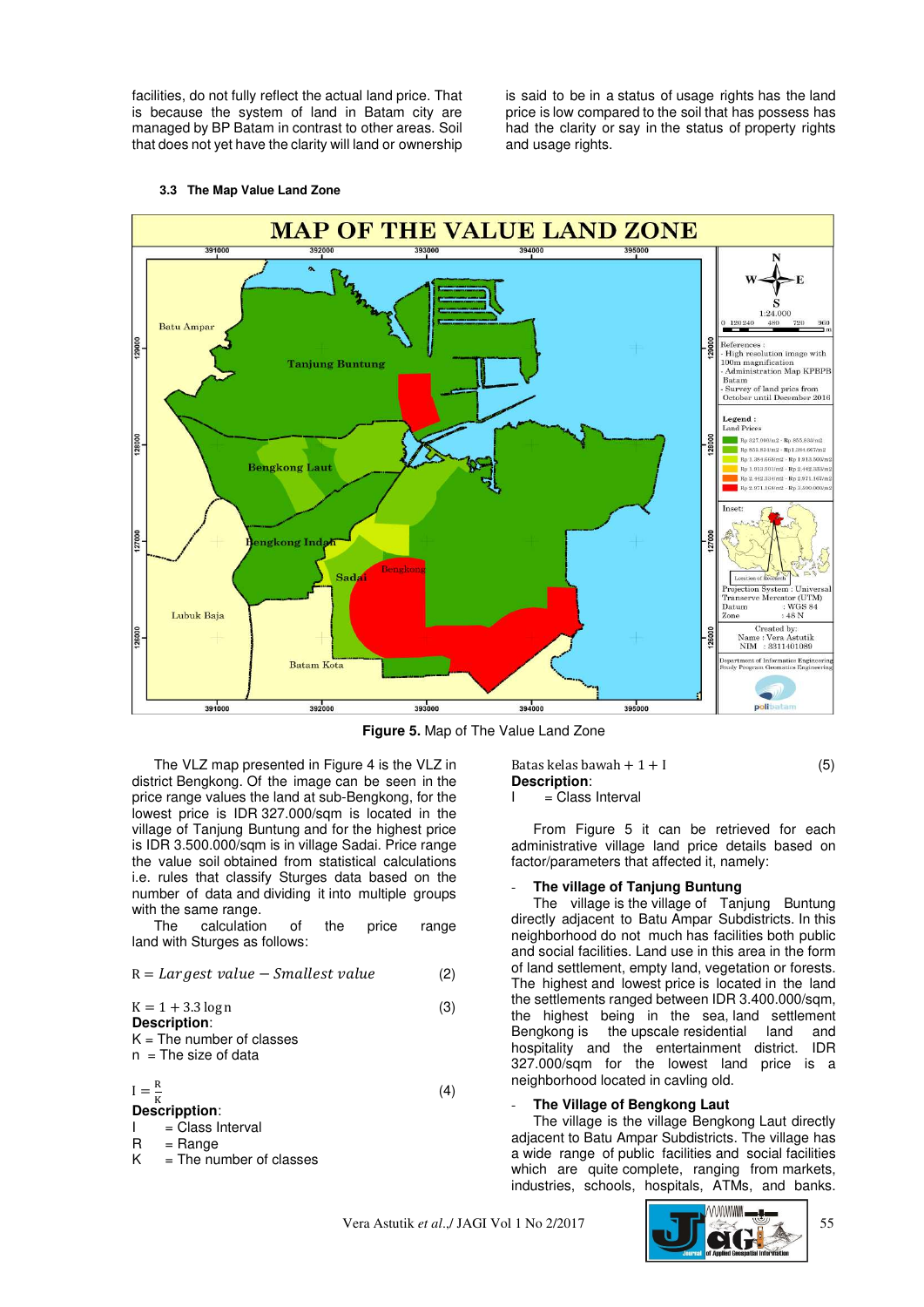Land use in this area in the form of settlements, industry, trade, and services. The highest and lowest price is located on of land between the settlements of IDR 1.000.00/sqm for the highest and IDR 365.000/sqm for the lowest.

## - **The Village of Bengkong Indah**

The village is a Pictures village Bengkong that Sub Batu Ampar borders and Sub Batam city. For the use of its land in the form of settlement, trade, and services that form the market, bank, ATM, cooperative, and schools. In the village is the highest land prices to be in the Bengkong IDR 750.000/sqm, for the lowest are in Bengkong Indah I with price range IDR 500.000/sqm.

## **The Village of Sadai**

The village is the village Sadai directly adjacent to the Batam Kota and the Sub-District of the Batam Kota. It makes the price of land in the village is very high, for land use settlement, trade, and services, as well as the empty ground. The village has a public complete, ranging from markets, cooperatives, hospitals, clinics, schools, and so on. The highest land prices to be in the dominant Bengkong Nusantara with high-class neighborhoods housing i.e. IDR 3.500.000/sqm. For the lowest land price is in the range from Sadai Bengkong IDR 533.000/sqm.

# **3.4 Comparison of Land Price**

With the comparison of the price land in the village to Bengkong has done the survey before it can become a reference for the public in decision making.

**Table 4.** Comparison of The Price Land between Village

Comparison between land prices there is highlevel wards in the village of Tanjung Buntung and Sadai which reached 27:2 which is located in the old Hometown for the village of Tanjung Buntung with land prices range from IDR 327.000/sqm in the with the land price Bengkong Nusantara IDR 3.500.000/sqm which is in village Sadai. It proves that the village Sadai which has adequate public facilities with a fairly dense population density compared to other wards, as well as access will be downtown or Central Government easily, making it a region with a relatively high land price.

Comparison between land price levels was found in the village Bengkong Indah and Bengkong Sadai reached 5:6 which is located in the Bengkong Indah and Bengkong Kolam that reached IDR 729.000/sqm, while the Bengkong Indah IDR 600.000/sqm. That is because the completeness of public facilities is adequate in village Sadai compared to Village Bengkong Indah.

Price comparison of ground between low-level village offices are located at the village Tanjung Buntung and Bengkong Laut reached 1:2 which was located in the Bengkong Laut and Bengkong Abadi recently for a price of IDR 469.000/sqm, where as Bengkong Laut with IDR 1.000.000/sqm. That is because the Bengkong Laut has the completeness of public facilities that are at Bengkong Laut and road network which is easy to reach by public transport as compared with the area surrounding the Bengkong Abadi Baru. As for the details of the comparison of each village are present in table 4.

| Kelurahan      |                 |      |           | <b>Tanjung Buntung</b> |      |              |           |                                | Bengkong Laut<br>Bengkong Indah |              |                |              |            |                 |           | Sadai        |                                                    |                 |      |              |                            |                 |              |                                  |                 |           |
|----------------|-----------------|------|-----------|------------------------|------|--------------|-----------|--------------------------------|---------------------------------|--------------|----------------|--------------|------------|-----------------|-----------|--------------|----------------------------------------------------|-----------------|------|--------------|----------------------------|-----------------|--------------|----------------------------------|-----------------|-----------|
|                |                 | КT   | AB        | PL.                    | A1   | A2           | <b>GR</b> | <b>BL</b>                      | LA                              | <b>PR</b>    | H <sub>1</sub> | <b>RT</b>    | <b>BBR</b> | BI <sub>1</sub> | Bi        | <b>BAL</b>   | SD1                                                | SD <sub>2</sub> |      |              | KL1 KL2 BIS                | NS <sub>1</sub> | NS2 BTI      |                                  | B <sub>12</sub> | KH        |
|                | KT              |      | 1:2       | 1:3                    | 1:2  | 2:5          | 2:5       | 1:13                           | 1:4                             | 2:3          | 2:7            | 2:3          | 1:3        | 1:2             | 2:5       | 2:5          | 2:5                                                | 1:2             | 2:5  | 1:3          | 2:11                       | 2:5             | 2:27         | 2:23                             | 1:4             | 2:3       |
|                | AВ              | 2:1  |           | 2:3                    |      | 4:5          | 4:5       | 2:13                           | 1:2                             | 4:3          | 4:7            | 4:3          | 2:3        | 1               | 4:5       |              | 2:5                                                | 1               | 4:5  | 2:3          | 4:11                       | 4:5             | 4:27         | 4:23                             | 1:2             | 4:3       |
| Tanjung        | PL.             | 3:1  | 3:2       | $\mathbf{1}$           | 3:2  | 6:5          | 6:5       | 3:13                           | 3:4                             | 2:1          | 6:7            | 2:1          | 1          | 3:2             | 6:5       | $\mathbf{1}$ | 3:5                                                | 3:2             | 6:5  | $\mathbf{1}$ | 6:11                       | 6:5             | 6:27         | 6:23                             | 3:4             | 2:1       |
| <b>Buntung</b> | A1              | 2:1  |           | 2:3                    |      | 4:5          | 4:5       | 2:13                           | 1:2                             | 4:3          | 4:7            | 2:3          | 3:2        | $\mathbf{1}$    | 4:5       |              | 2:5                                                | 1               | 4:5  | 2:3          | 4:11                       | 4:5             | 4:27 4:23    |                                  | 1:2             | 4:3       |
|                | A2              | 5:2  | 5:4       | 5:6                    | 5:4  | $\mathbf{1}$ | 1         | 5:26                           | 5:8                             | 7:3          | 5:7            | 5:3          | 5:6        | 5:4             | 1         | 1            | 1:2                                                | 5:4             | 1    | 5:6          | 5:11                       | 1               | 5:27         | 5:23                             | 5:8             | 5:3       |
|                | GR              | 5:2  | 5:4       | 5:6                    | 5:4  |              | 1         | 5:26                           | 4:8                             | 5:3          | 5:7            | 5:3          | 5:6        | 5:4             | 1         |              | 1:2                                                | 5:4             |      | 5:6          | 5:11                       |                 | 5:27         | 5:23                             | 5:8             | 5:3       |
|                | <b>BL</b>       | 13:1 | 13:2      | 13:3                   | 13:2 | 26:5         | 26:5      | $\mathbf{1}$                   | 13:4                            | 26:3         | 26:7           | 26:3         | 13:3       |                 | 13:2 26:5 | 26:5         | 13:5 13:2                                          |                 | 26:5 |              |                            |                 |              | 13:3 13:11 26:5 26:27 26:23 13:4 |                 | 26:3      |
|                | LA              | 4:1  | 2:1       | 4:3                    | 2:1  | 8:5          | 8:5       | 4:13                           | $\mathbf{1}$                    | 8:3          | 8:7            | 8:3          | 4:3        | 2:1             | 8:5       | 8:5          | 4:5                                                | 2:1             | 8:5  | 4:3          | 8:11                       | 8:5             | 8:27 8:23    |                                  | $\mathbf{1}$    | 8:3       |
| Bengkong       | PR              | 3:2  | 3:4       | 1:2                    | 3:4  | 3:7          | 3:5       | 3:26                           | 3:8                             |              | 3:7            | $\mathbf{1}$ | 1:2        | 3:4             | 5:3       | 3:5          | 3:10                                               | 3:4             | 3:5  | 2:1          | 3:11                       | 3:5             | 1:9          | 3:23                             | 3:8             | 1         |
| Laut           | H1              | 7:2  | 7:4       | 7:6                    | 7:4  | 7:5          | 7:5       | 7:26                           | 7:8                             | 7:3          | $\mathbf{1}$   | 7:3          | 7:6        | 7:4             | 7:5       | 7:5          | 7:10                                               | 7:4             | 7:5  | 7:6          | 7:11                       | 7:5             | 7:27         | 7:23                             | 7:8             | 7:3       |
|                | <b>RT</b>       | 3:2  | 3:4       | 1:2                    | 3:2  | 3:5          | 3:5       | 3:26                           | 3:8                             | $\mathbf{1}$ | 3:7            | $\mathbf{1}$ | 1:2        | $\mathbf{1}$    | 3:5       | 3:5          | 3:10                                               | 3:4             | 3:5  | 1:2          | 3:11                       | 3:5             | 1:9          | 3:23                             | 3:8             | 1         |
|                | <b>BBR</b>      | 3:1  | 3:2       | 1                      | 2:3  | 6:5          | 6:5       | 3:13                           | 3:4                             | 2:1          | 6:7            | 2:1          | 1          | 3:2             | 6:5       | 6:5          | 3:5                                                | 3:2             | 6:5  | $\mathbf{1}$ | 6:11                       | 6:5             | 6:27         | 6:23                             | 3:4             | 3:1       |
| Bengkong       | B <sub>I1</sub> | 2:1  |           | 2:3                    |      | 4:5          | 4:5       | 2:13                           | 1:2                             | 4:3          | 4:7            | 1            | 2:3        | 1               | 4:5       | 4:5          | 2:5                                                | 3:1             | 4:5  | 2:3          | 4:11                       | 4:5             | 4:27         | 4:23                             | 1:2             | 4:3       |
| Indah          | Bi              | 5:2  | 5:4       | 5:6                    | 5:4  | $\mathbf{1}$ | 1         | 5:26                           | 5:8                             | 5:3          | 5:7            | 5:3          | 5:6        | 5:4             | 1         | 1            | 1:2                                                | 5:4             | 1    | 5:6          | 5:11                       |                 | 5:27         | 5:23                             | 5:8             | 5:3       |
|                | <b>BAL</b>      | 5:2  |           | 5:6                    |      | 1            | 1         | 5:26                           | 5:8                             | 5:3          | 5:7            | 5:3          | 5:6        | 5:4             | 1         | 1            | 2:1                                                | 5:4             |      | 5:6          | 5:11                       |                 |              | 5:27 5:23                        | 5:8             | 5:3       |
|                | SD <sub>1</sub> | 5:2  | 5:2       | 5:3                    | 5:2  | 2:1          | 2:1       | 5:13                           | 5:4                             | 10:3         | 10:7           | 10:3         | 5:3        | 5:2             | 2:1       | 2:1          | $\mathbf{1}$                                       | 5:2             | 2:1  | 5:3          | 10:11                      |                 |              | 2:1 10:27 10:23 5:4              |                 | 10:3      |
|                | SD <sub>2</sub> | 2:1  |           | 2:3                    |      | 4:5          | 4:5       | 2:13                           | 1:2                             | 4:3          | 4:7            | 4:3          | 2:3        | 1:2             | 4:5       | 4:5          | 2:5                                                |                 | 4:5  | 3:2          | 4:11                       | 4:5             | 4:27         | 4:23                             | 1:2             | 4:3       |
|                | KL <sub>1</sub> | 5:2  | 5:4       | 5:6                    | 5:4  |              | 1         | 5:26                           | 5:8                             | 5:3          | 5:7            | 5:3          | 5:6        | 5:4             | 1         | 1            | 1:2                                                | 5:4             |      | 5:6          | 5:11                       |                 | 5:27         | 5:23                             | 5:8             | 5:3       |
|                | KL <sub>2</sub> | 3:1  | 3:2       | 1                      | 3:2  | 6:5          | 6:5       | 3:13                           | 3:4                             | 1:2          | 6:7            | 2:1          | 1          | 3:2             | 6:5       | 6:5          | 3:5                                                | 3:2             | 6:5  | $\mathbf{1}$ | 6:11                       | 6:5             | 6:27 6:23    |                                  | 3:4             | 3:1       |
| Sadai          | <b>BIS</b>      | 11:2 | 11:4      | 11:6                   |      |              |           | 11:4 11:5 11:5 11:13 11:8 11:3 |                                 |              |                |              |            |                 |           |              | 11:7 11:3 11:6 11:4 11:5 11:5 11:10 11:4 11:5 11:6 |                 |      |              |                            |                 |              | 11:5 11:27 11:23 11:8 11:3       |                 |           |
|                | NS1             | 5:2  | 5:4       | 5:6                    | 5:4  | $\mathbf{1}$ | 1         | 5:26                           | 5:8                             | 5:3          | 5:7            | 5:3          | 5:6        | 5:4             | 1         | 1            | 1:2                                                | 5:4             | -1   | 5:6          | 5:11                       | 1               | 5:27 5:23    |                                  | 5:8             | 5:3       |
|                | NS2             | 27:2 | 27:4      | 27:6                   | 27:4 | 27:5         |           | 27:5 27:26 27:8                |                                 | 9:1          | 27:7           | 9:1          |            | 27:6 27:4 27:5  |           |              | 27:5 27:10 27:4                                    |                 | 27:5 |              | 27:6 27:11 27:5            |                 | $\mathbf{1}$ | 27:23 27:8                       |                 | 9:1       |
|                | BTI             |      | 23:2 23:4 | 23:6                   |      |              |           | 23:4 23:5 23:5 23:26 23:8 23:3 |                                 |              | 23:7           |              |            |                 |           |              | 23:3 23:6 23:4 23:5 23:5 23:10 23:4                |                 |      |              | 23:5 23:6 23:11 23:5 23:27 |                 |              | $\mathbf{1}$                     |                 | 23:8 23:3 |
|                | B <sub>I2</sub> | 4:1  | 2:1       | 4:3                    | 2:1  | 8:5          | 8:5       | 4:13                           | $\mathbf{1}$                    | 8:3          | 8:7            | 8:3          | 4:3        | 2:1             | 8:5       | 8:5          | 4:5                                                | 2:1             | 8:5  | 4:3          | 8:11                       | 8:5             | 8:27         | 8:23                             | $\mathbf{1}$    | 8:3       |
|                | KН              | 3:2  | 3:4       | 1:2                    | 3:4  | 3:5          | 3:5       | 3:26                           | 3:8                             |              | 3:7            | 1            | 1:3        | 3:4             | 3:5       | 3:5          | 3:10                                               | 3:4             | 3:5  | 1:3          | 3:11                       | 3:5             | 1:9          | 3:23                             | 3:8             | 1         |

**Description:**  SADAI

SD1 : Bengkong Sadai SD2 : Bengkong Sadai